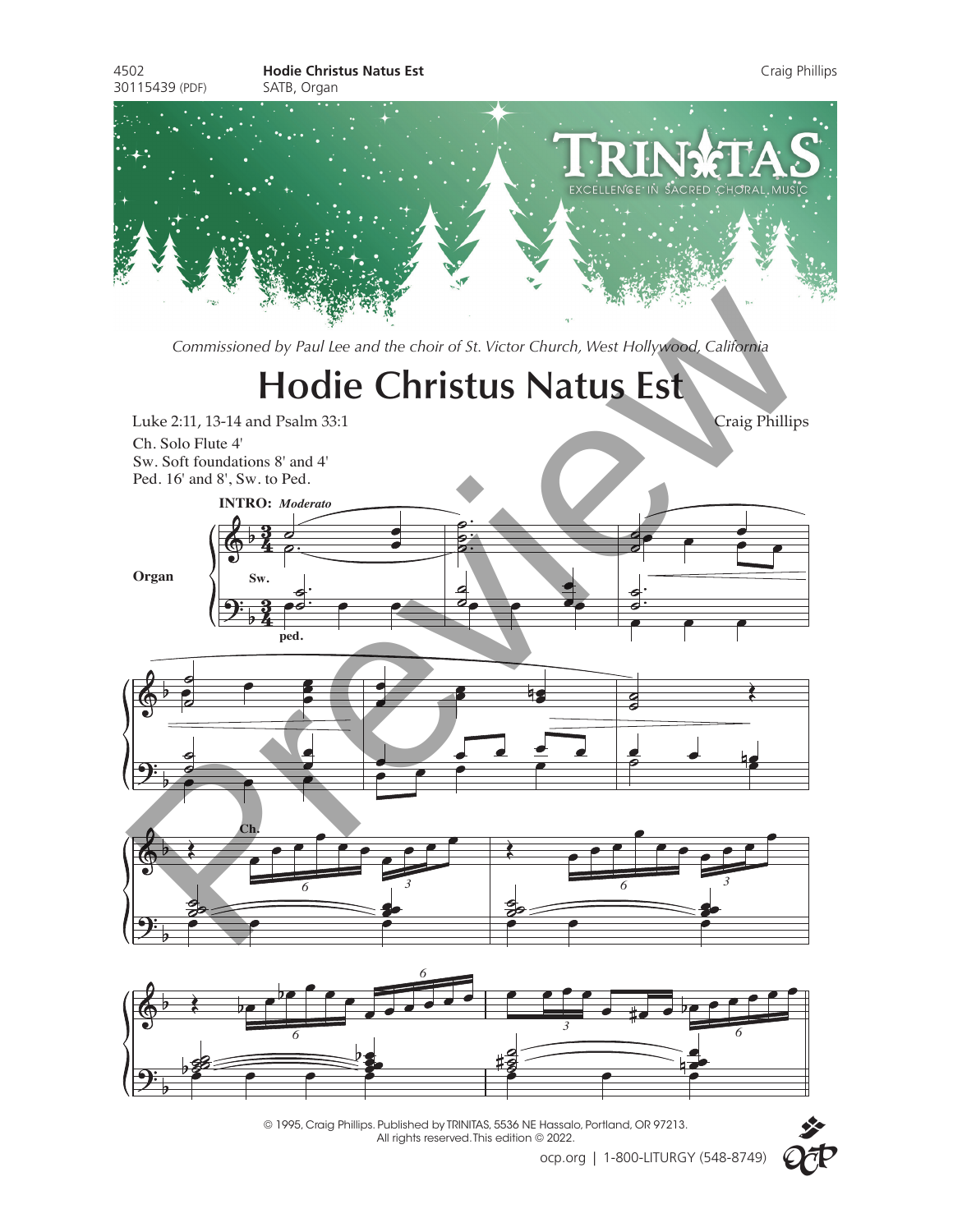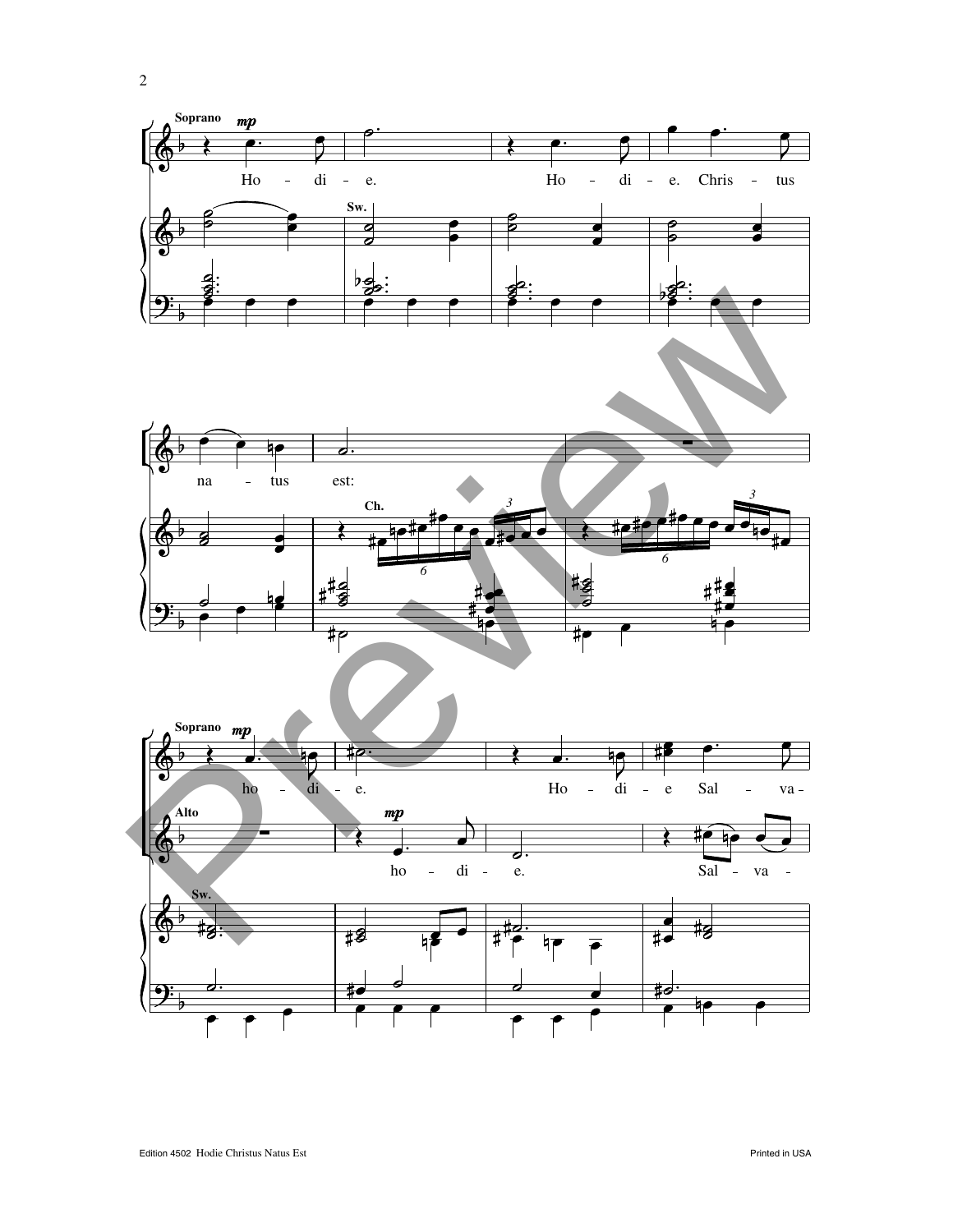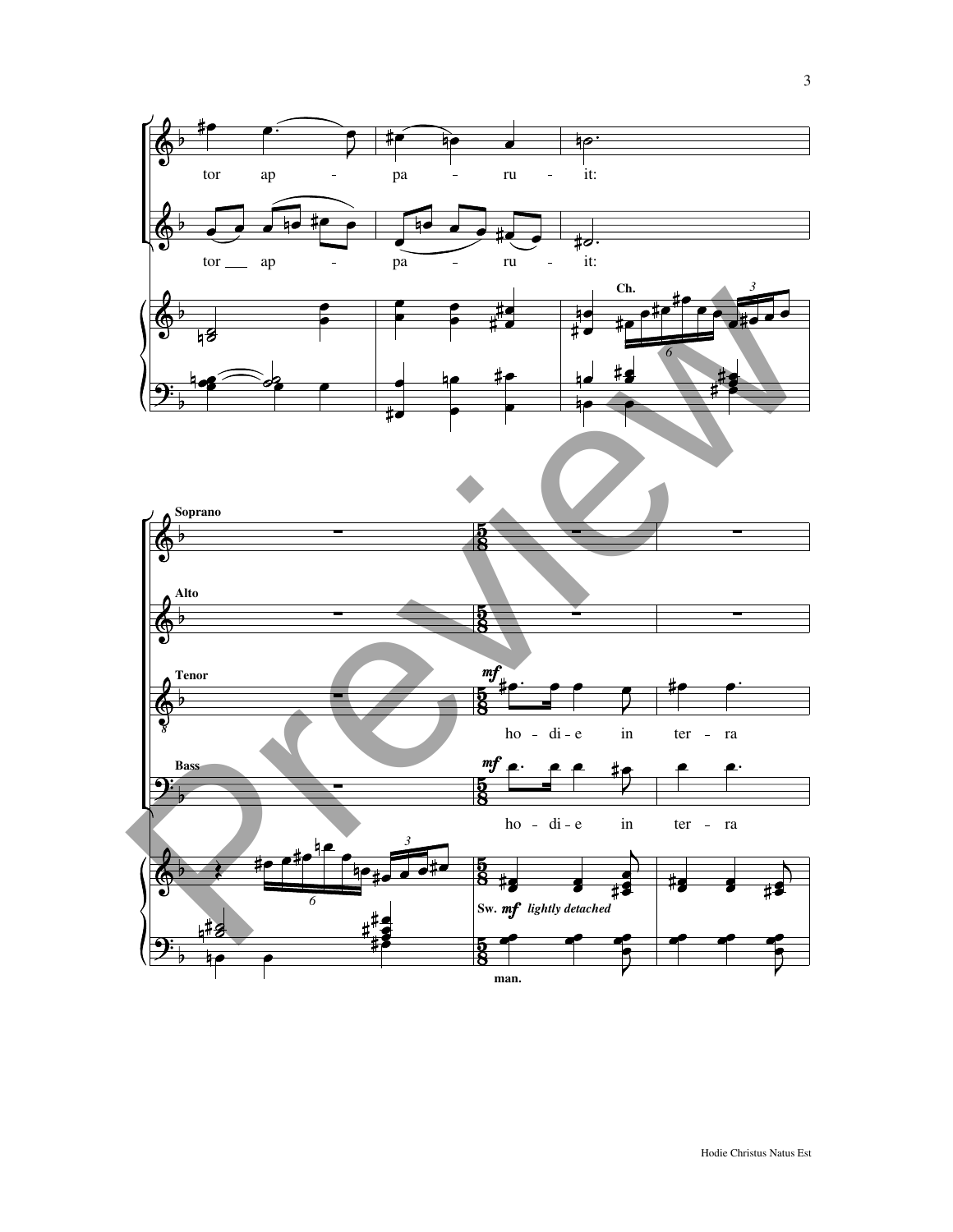

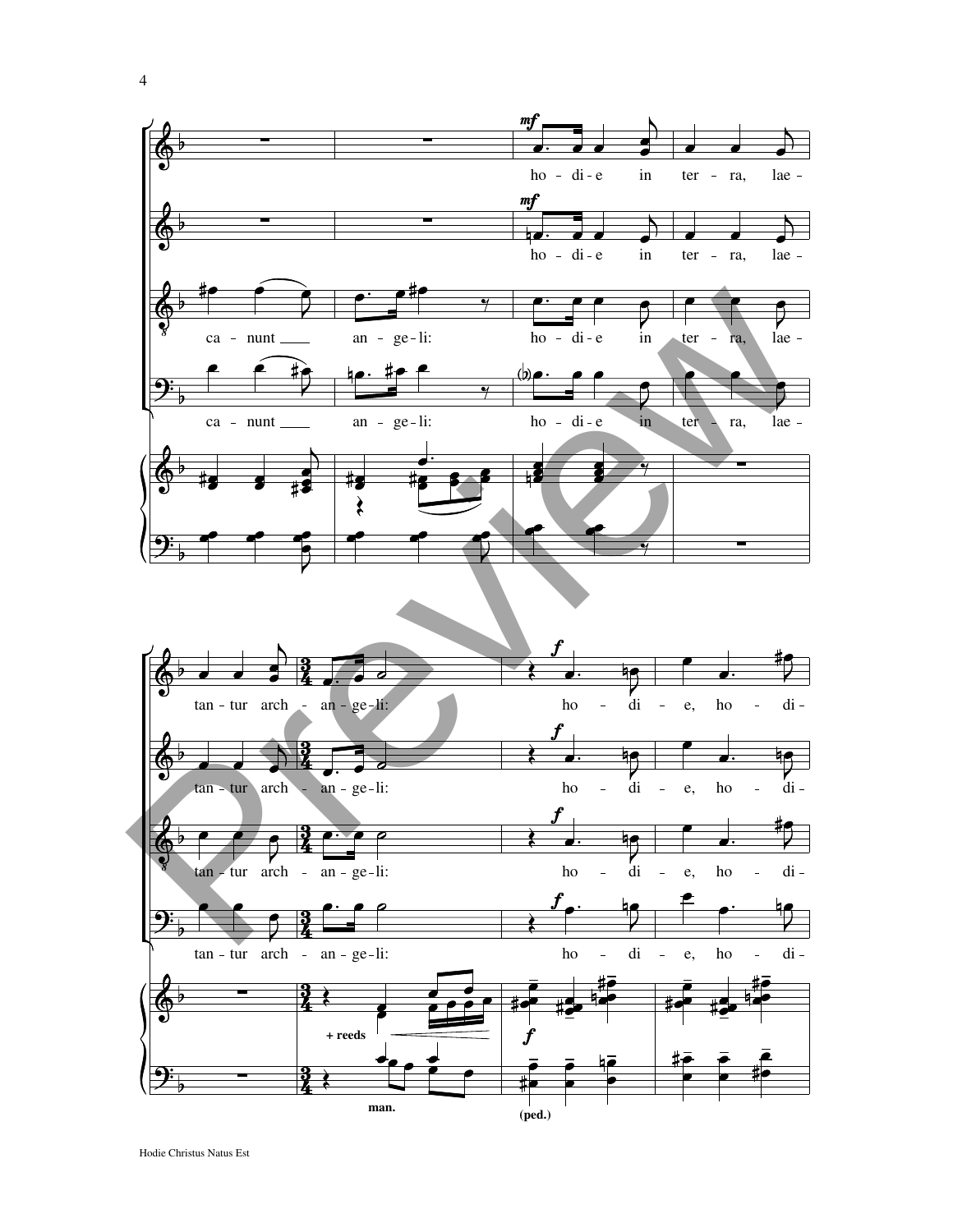

Hodie Christus Natus Est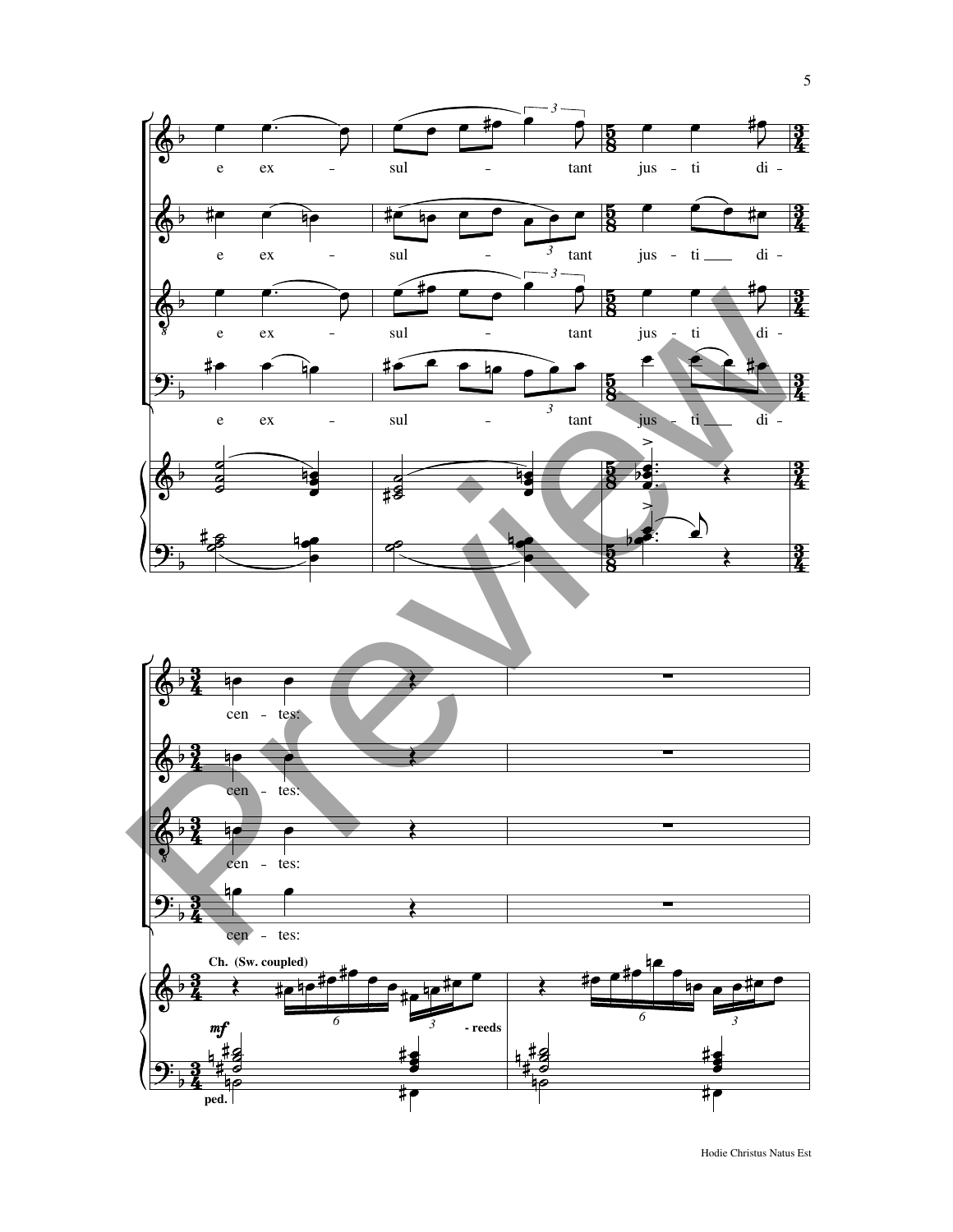

**ped.**

6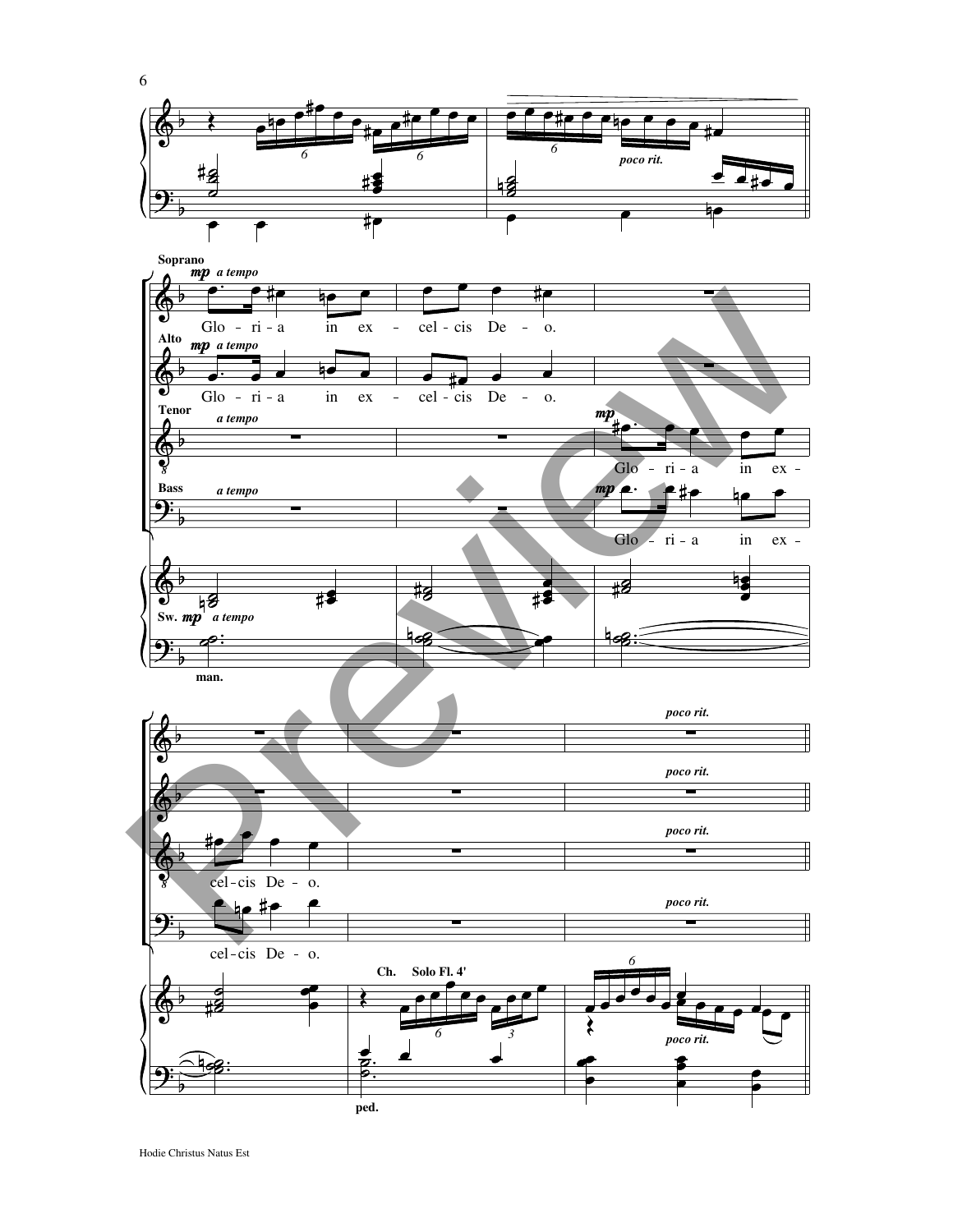

*6 3*

 $\overline{c}$ 

o

 $\overline{\mathcal{P}}$ 

7